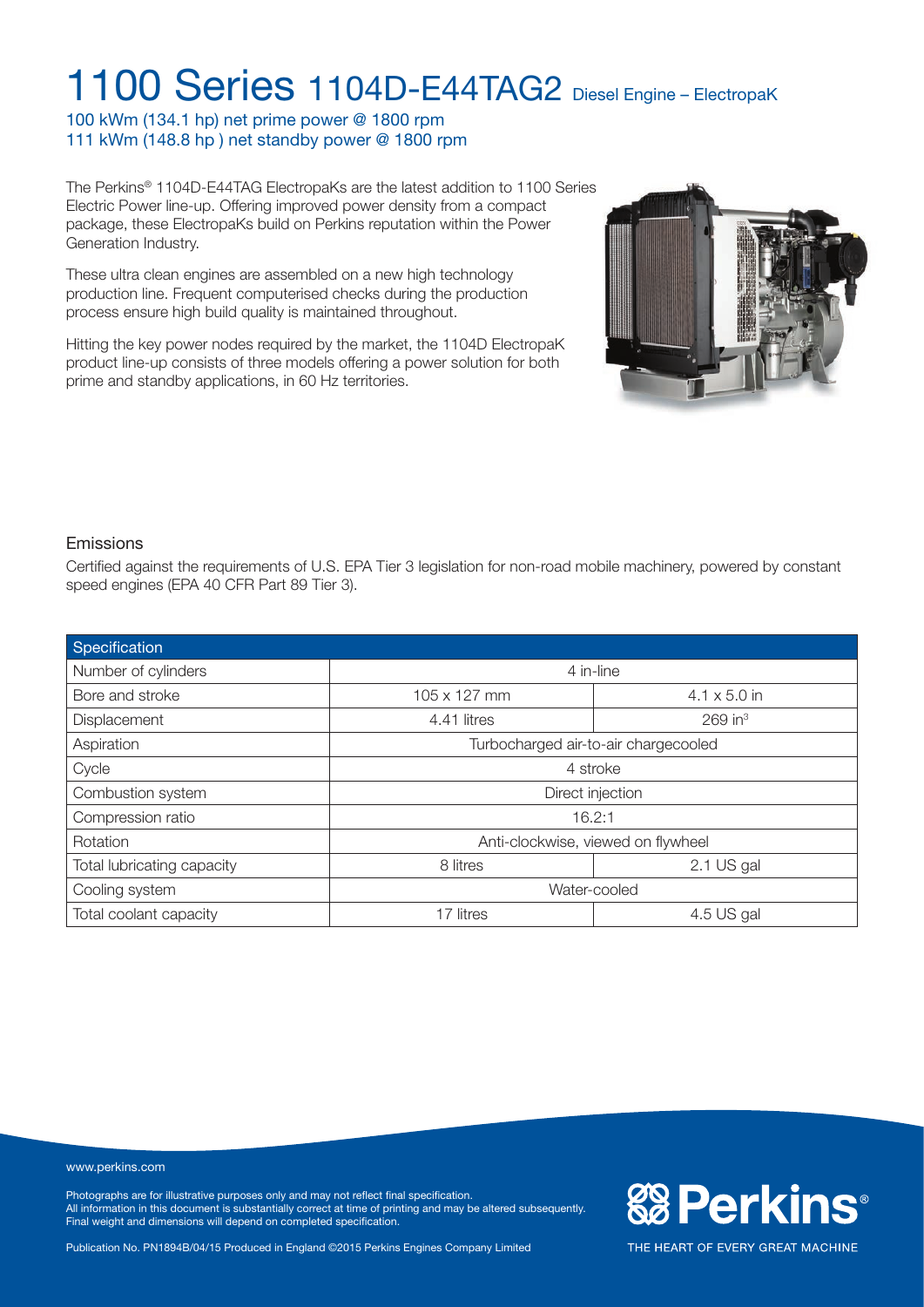100 kWm (134.1 hp) net prime power @ 1800 rpm 111 kWm (148.8 hp ) net standby power @ 1800 rpm

### Features and benefits

#### Power to meet your needs

• Hitting the key power nodes required by the market, the 1104D-E44TAG2 ElectropaK has been developed to provide a clean and cost effective power solution

#### State of the art design

• The 1104D utilises the latest common-rail fuel system technologies with a closely optimised air-management system, which is overseen by the latest generation of electronic engine control. This allows the 1104D range to deliver high power density and excellent fuel economy with low exhaust emissions and minimum heat rejection

#### Worldwide power solution

<sup>l</sup> The 1104D has been designed to be worldwide fuel tolerant, and 5% biofuel (RME) options are available to meet local market needs

#### Lower operating costs

- The 1104D maintains Tier 2 fuel economy, allowing customers to keep existing fuel tanks
- Service intervals are 500 hours standard
- Warranties and Service Contracts

We provide one-year warranties for constant speed engines and two-year warranties for variable speed models, as standard. These are supported by multilevel Extended Service Contracts that can be bought additionally. Discover more: www.perkins.esc

• Low usage warranty package is also available

#### Product support

- Perkins actively pursues product support excellence by ensuring our distribution network invest in their territory strengthening relationships and providing more value to you, our customer
- Through an experienced global network of distributors and dealers, fully trained engine experts deliver total service support around the clock, 365 days a year. They have a comprehensive suite of web based tools at their fingertips covering technical information, parts identification and ordering systems, all dedicated to maximising the productivity of your engine
- Throughout the entire life of a Perkins engine, we provide access to genuine OE specification parts and service. We give 100% reassurance that you receive the very best in terms of quality for lowest possible cost .. wherever your Perkins powered machine is operating in the world
- $\bullet$  To find your local distributor: www.perkins.com/distributor

#### www.perkins.com

Photographs are for illustrative purposes only and may not reflect final specification. All information in this document is substantially correct at time of printing and may be altered subsequently. Final weight and dimensions will depend on completed specification.



Publication No. PN1894B/04/15 Produced in England ©2015 Perkins Engines Company Limited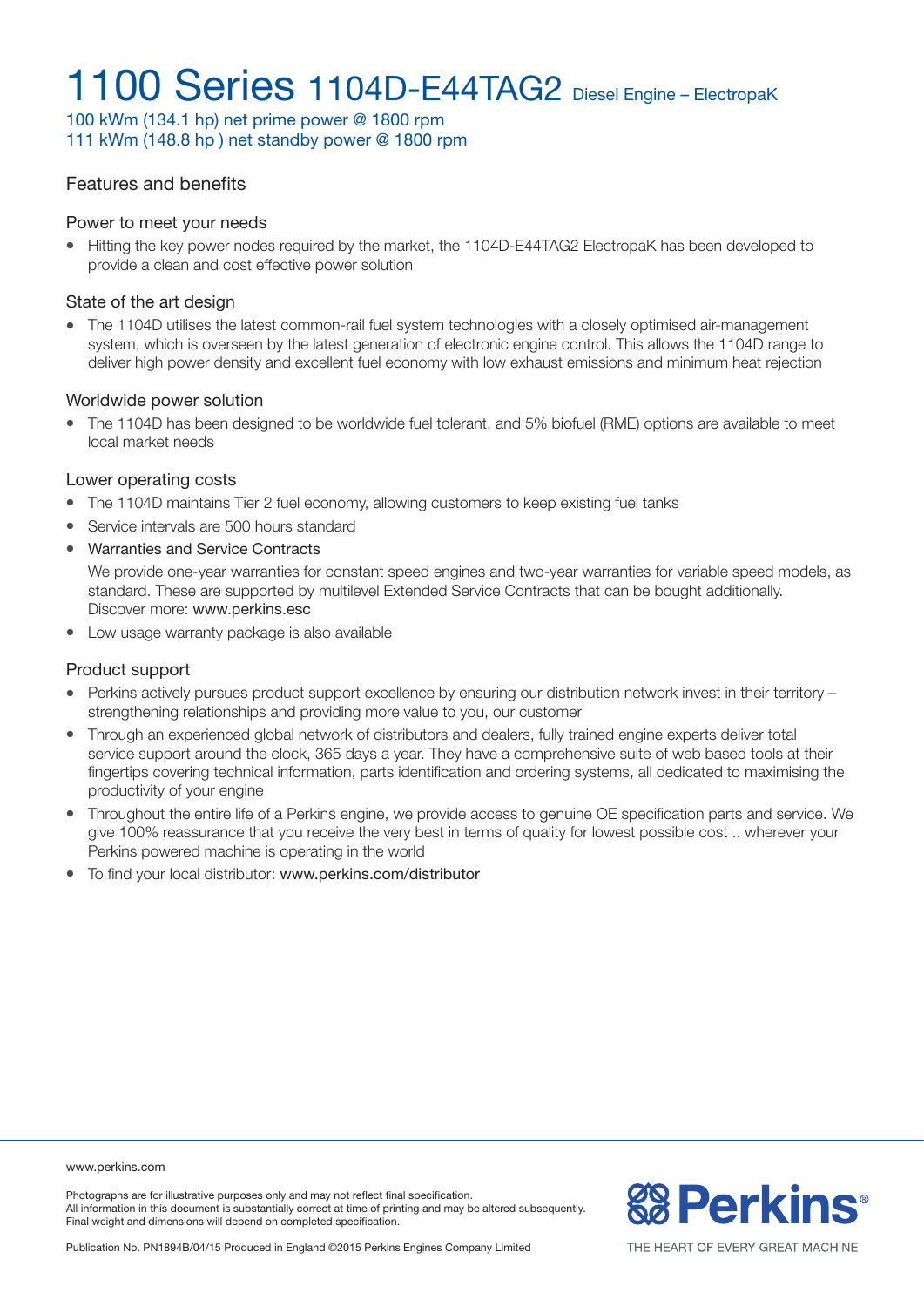100 kWm (134.1 hp) net prime power @ 1800 rpm 111 kWm (148.8 hp ) net standby power @ 1800 rpm

### Technical information

#### Air inlet

• Mounted air filter and turbocharger

#### Cooling system

- 22 inch belt-driven pusher fan and guards
- Radiator (incorporating air-to-air charge cooler)
- Water pump

#### Electric system

- 12 volt starter motor
- 12 volt, 65 amp alternator with DC output

### Flywheel and housing

- $\bullet$  High inertia flywheel to SAE J620 Size 10/111/2
- SAE3 flywheel housing

### Fuel system

- Electronic governing (conforms to Class G3 ISO 8528-5)
- Fuel filter

### **Literature**

• Users Handbook

### Lubrication system

- Wet cast iron sump with filler and dipstick
- $\bullet$  Oil filter

### Start aids

• Glow plugs

www.perkins.com

Photographs are for illustrative purposes only and may not reflect final specification. All information in this document is substantially correct at time of printing and may be altered subsequently. Final weight and dimensions will depend on completed specification.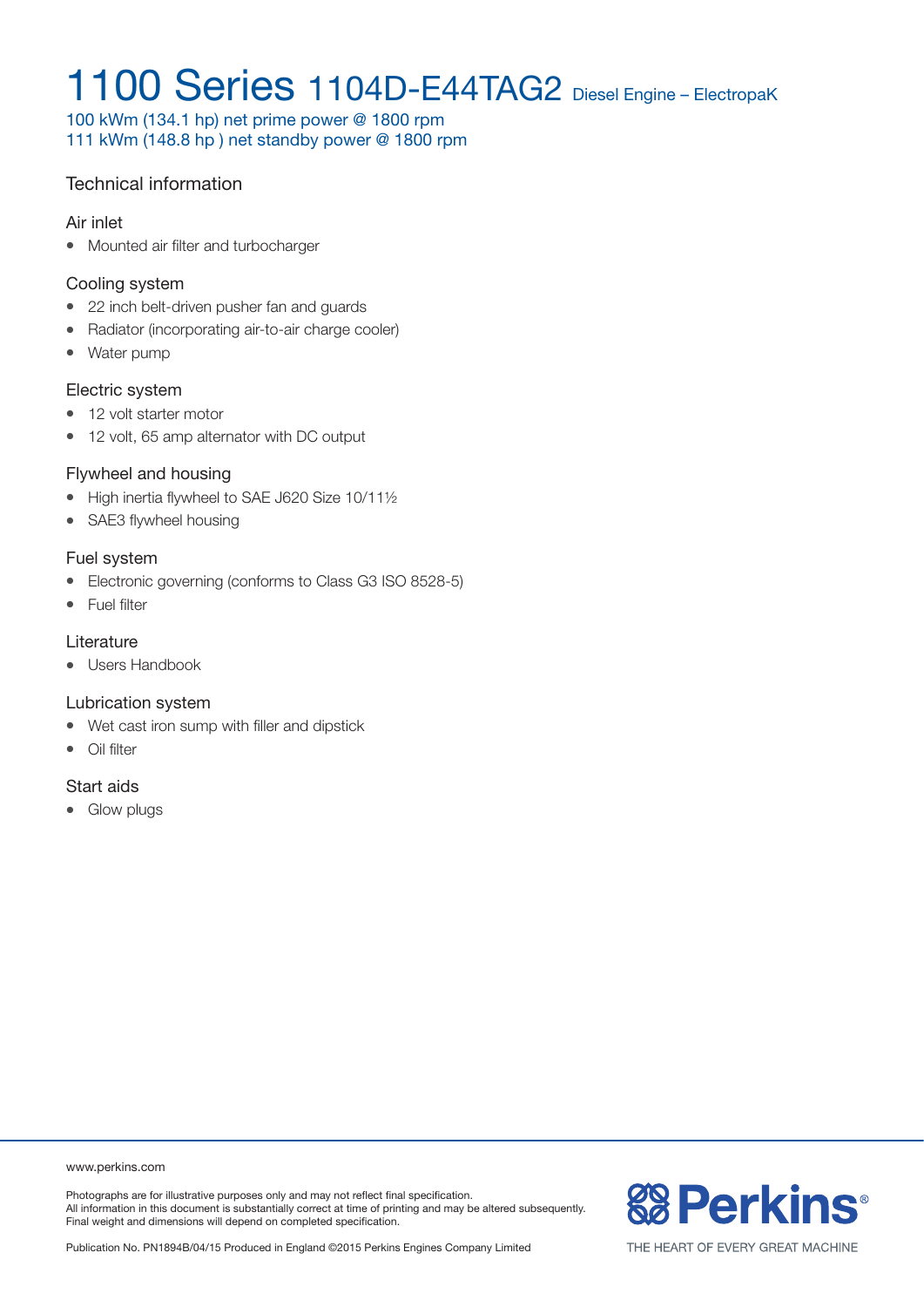100 kWm (134.1 hp) net prime power @ 1800 rpm 111 kWm (148.8 hp ) net standby power @ 1800 rpm



| Engine package weights and dimensions |         |           |  |  |  |
|---------------------------------------|---------|-----------|--|--|--|
| Length                                | 1358 mm | 53.5 in   |  |  |  |
| Width                                 | 749 mm  | 29.5 in   |  |  |  |
| Height                                | 1086 mm | 42.7 in   |  |  |  |
| Weight (dry)                          | 465 kg  | $1025$ lb |  |  |  |

www.perkins.com

Photographs are for illustrative purposes only and may not reflect final specification. All information in this document is substantially correct at time of printing and may be altered subsequently. Final weight and dimensions will depend on completed specification.

Publication No. PN1894B/04/15 Produced in England ©2015 Perkins Engines Company Limited